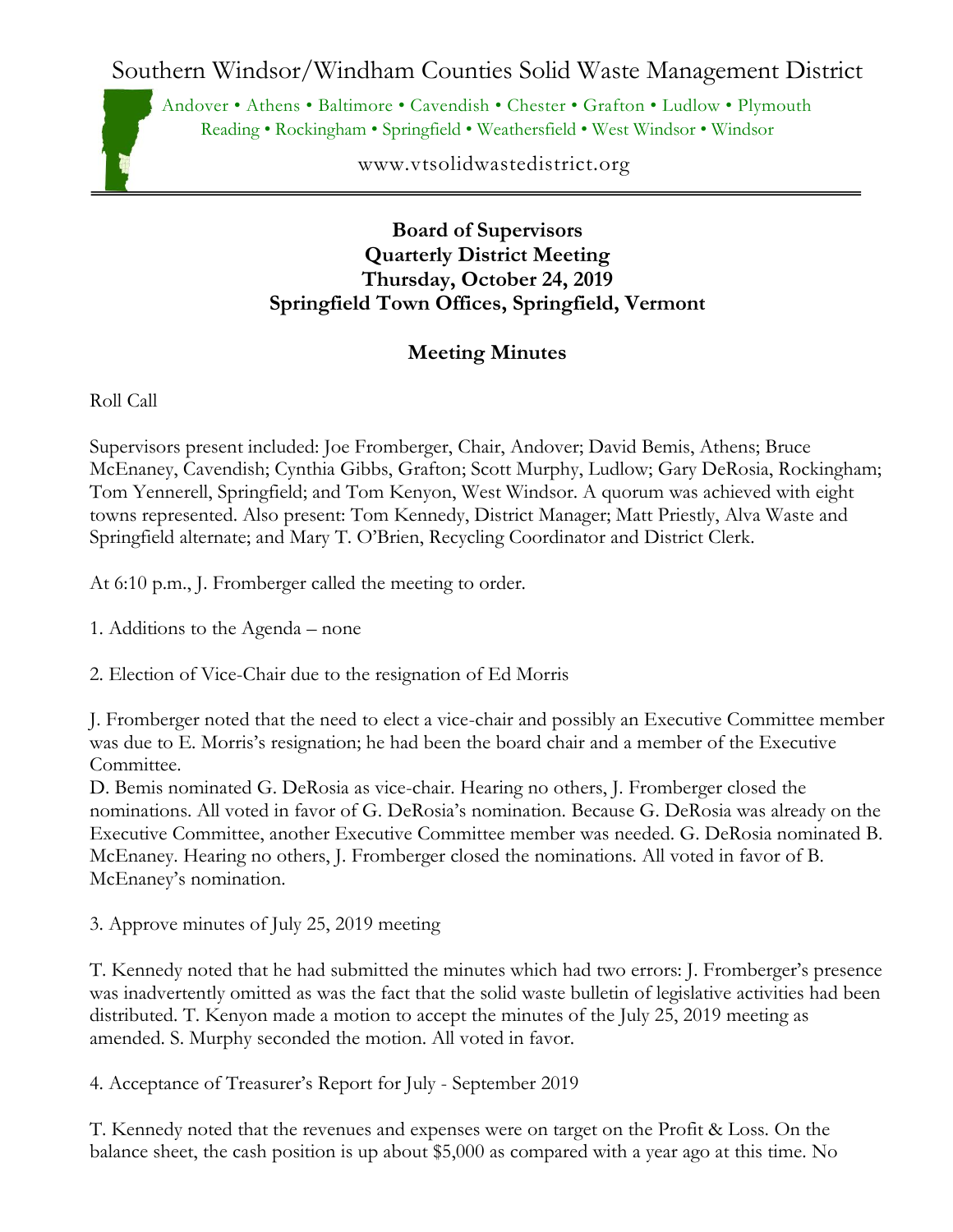SWWCSWMD 10.24.2019 meeting minutes p. 2

concerns. T. Yennerell made a motion to accept the Treasurer's Report for July – September 2019 as presented. G. DeRosia seconded the motion. All voted in favor.

5. Review and Acceptance of the FY19 Audit

Hard copies of the audit were made available at the meeting. T. Kennedy talked about the audit in the treasurer's absence. He noted that page 3 stated the financial highlights. There were no findings. It was a clean audit. S. Murphy asked about Note 5 which mentioned the 60% hauler and if the District was concerned about that. T. Kennedy responded that it was Casella and that the District imagined that if Casella were to go out of business, the smaller haulers would take over its routes. S. Murphy made a motion to accept the FY19 Audit. T. Yennerell seconded the motion. All voted in favor of the motion.

6. Update on Household Hazardous Waste (HHW) Collections

T. Kennedy and M. O'Brien described the fact that there are fewer HHW vendors working in Vermont and that set-up fees and disposal costs for collection events have increased significantly recently. These factors have affected everyone hosting one-day events throughout the state which prompted the Department of Environmental Conservation to create an HHW infrastructure grant program.

7. Discussion of applying for grant funds to build a permanent HHW collection site

T. Kennedy spoke about the HHW grant program which is intended to help districts expand or establish permanent HHW collection facilities. He noted that historically, the District hadn't wanted to own or operate anything. He spoke with Casella and two transfer stations about hosting an HHW site but they were not interested. However, M. Priestley of Alva Waste expressed interest and would pay for equipment, maintenance, labor (10 hours a week TBD), and taxes. The seasonal site (May – October) would be located at the Alva transfer station in Springfield. The District would lease a site from Alva for \$1,200 per month for six months a year for ten years. The District's annual cost would be about \$32,600 or \$18.12 per participant (currently over \$40 per participant).

T. Kenyon asked about liability insurance. T. Kennedy responded that both Alva and the District would probably have to carry it. D. Bemis asked whether or not residents of other districts would be able to use the facility. T. Kennedy responded that yes they could but that there would probably be a fee. B. McEnaney asked who would dispose of the HHW. T. Kennedy replied that an HHW vendor would be hired to pick it up. He then went on to describe the containers that would be needed, including the probably acquisition of a storage building from the decommissioned Vermont Yankee plant which would be free of charge. T. Kennedy will apply for a \$90,000 HHW grant.

(At 6:40 p.m., Darlene Kelly, Treasurer, arrived.)